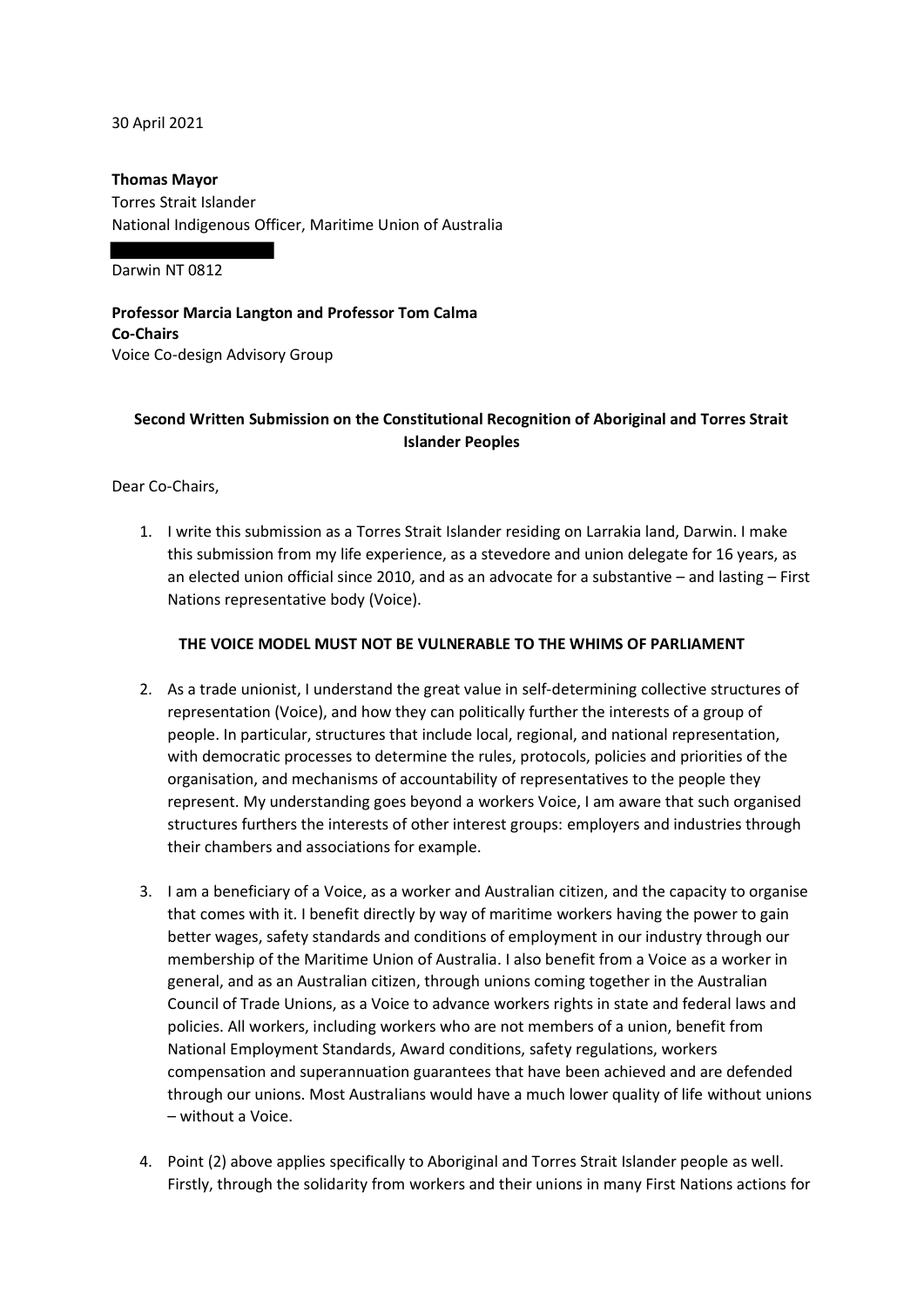self-determination, land rights, protecting Country, treaties, equality and justice – such as the Pilbara Strike, the Gurindji Wave Hill Walk-off and the Noonkanbah Dispute. And secondly, through representative organisations established for or by First Nations people during colonisation and to date, such as the Australian Aboriginal Progressive Association (AAPA), Aboriginal Advancement League (AAL) and the Aboriginal and Torres Strait Islander Commission (ATSIC).

- 5. Unlike unions of workers that have a potential membership of over ninety percent of the population and the democratic power that comes with such numbers, and unlike employer associations that have significant resources to use for political influence, First Nations are merely 3% of the population without great amounts of pooled resources that we collectively control. The lands that we do control are still subject to the laws and policies of parliament.
- 6. The representative organisations established for or by First Nations people during colonisation and to date, including those mentioned in point (4), have all been silenced through pressure applied by authorities, or repeal by parliament. First Nations Voices that status the status quo are always destroyed. There has been no repercussion for the decision makers who silence First Nations Voices. The repercussion has only been felt by Indigenous people directly, and all of Australia through the shame of disgracefully disproportionate incarceration rates, differences in life expectancy, and the list goes on.
- 7. Some of the same organisations that have silenced First Nations Voices have tried to destroy the Voices of workers. In my time as a worker alone, I have witnessed multiple attempts, including the 1998 Patrick dispute, to destroy unions. Our numbers of members, community solidarity and access to finance has defended our Voice from such attacks. As mentioned in point (5), for First Nations Voices, defending against moves to silence us, have not the numbers of affected members, nor the broader community solidarity or finances, and therefore have been vulnerable.
- 8. A First Nations Voice that is vulnerable to being silenced by the federal parliament by repealing the enacting legislation, will be ineffective because of the risk of being silenced, and will almost certainly be destroyed by a hostile government.

### **Recommendation 1**

The question of the constitutional form that the Voice will take is not separate to the question of the design of the model. Any Voice model without this constitutional underpinning is likely to fail. The First Nations Voice model must include that it should be constitutionally enshrined.

#### **Recommendation 2**

The Government must honour its election commitment to a referendum once the model for a Voice has been settled.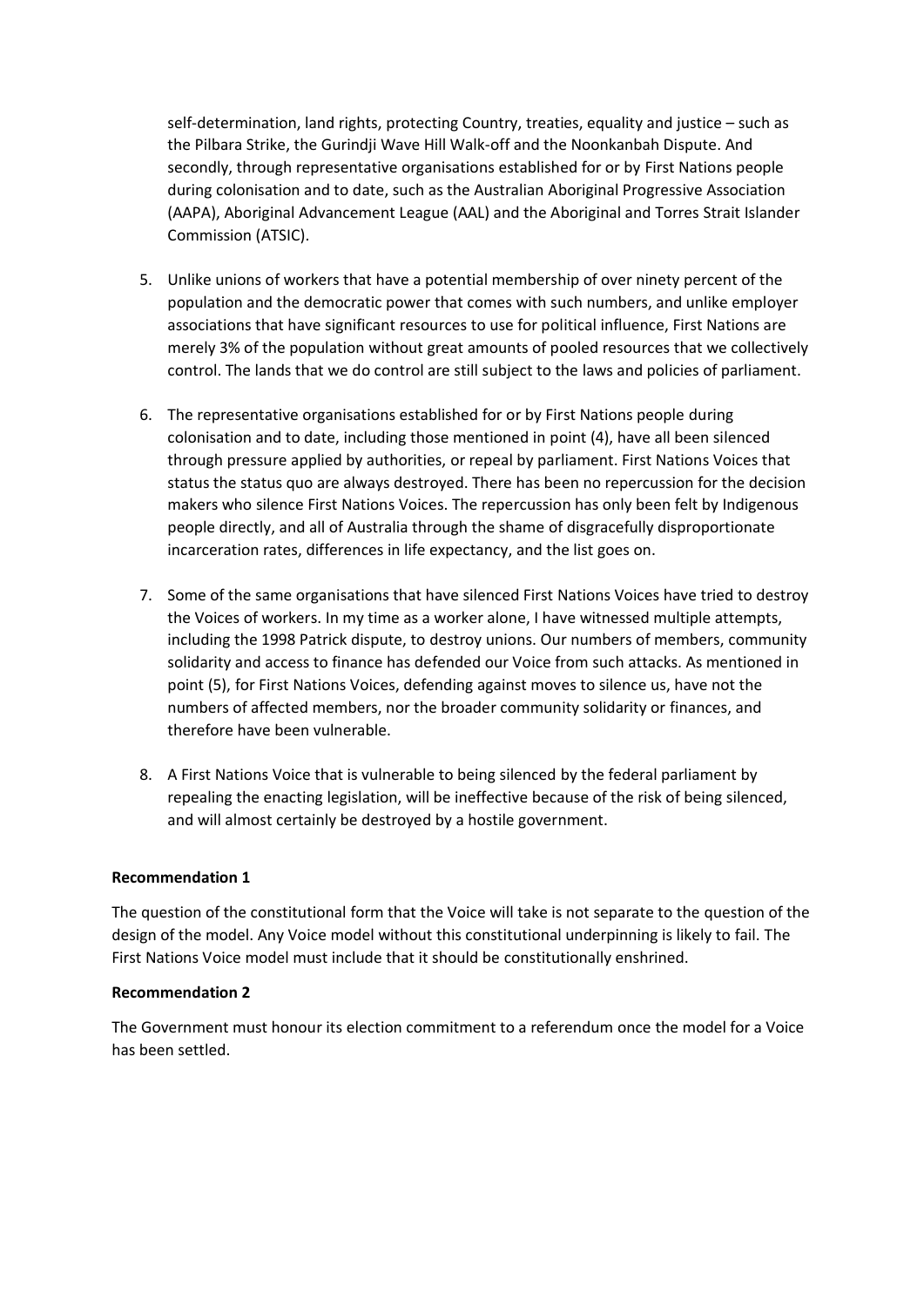## **SEQUENCE OF REFORMS**

- 9. A First Nations Voice should have the power, capacity and political will to challenge the decision makers in parliament, among other organisations that may decide to act to the detriment of Indigenous peoples.
- 10. A First Nations Voice, like all other human organisations, will have issues with governance and leadership from time to time. Issues that should be dealt with through the rules of the organisation, legislation, democratic accountability, and law enforcement.
- 11. There is great momentum in Australia to change the constitution to recognise and empower First Nations peoples – to return us to our rightful place as the custodians and as decision makers on Country.
- 12. If the First Nations Voice is merely legislated, it is likely there will not be a referendum to enshrine it. This is because as stated in point (9), the decision makers in parliament, having been challenged by the advocacy of the Voice, will not want to pass a Referendum Bill toward enshrinement – and further empowerment of – the very Voice that is challenging them. As in point (8), a merely legislated Voice – a Voice not constitutionally underpinned – will almost certainly be destroyed.
- 13. Also, a referendum held after legislation is enacted, and after the Voice has operated for a time, will likely have less chance of success because as in point (10), the Voice will have issues that may be amplified by those who oppose enshrinement of a First Nations Voice.
- 14. A referendum held after legislation is enacted will have lose the momentum referred to in point (11). Momentum that is vital to success. This is because some may feel that if the Voice already exists, why continue to pursue it. This momentum will also be affected by point (13) above.

### **Recommendation 3**

Enabling legislation for the First Nations Voice must be passed after a referendum has been held in the next term of parliament.

### **MODEL DESIGN**

- 15. I am concerned that the current 18 member National Voice is not representative enough of language groups or needs. I would prefer a model with broader representation.
- 16. This aspect of the model will be difficult to balance, and will likely need to evolve and be constantly improved. For this reason, flexibility of the Voice model is import, though any change must be led by the Voice itself.